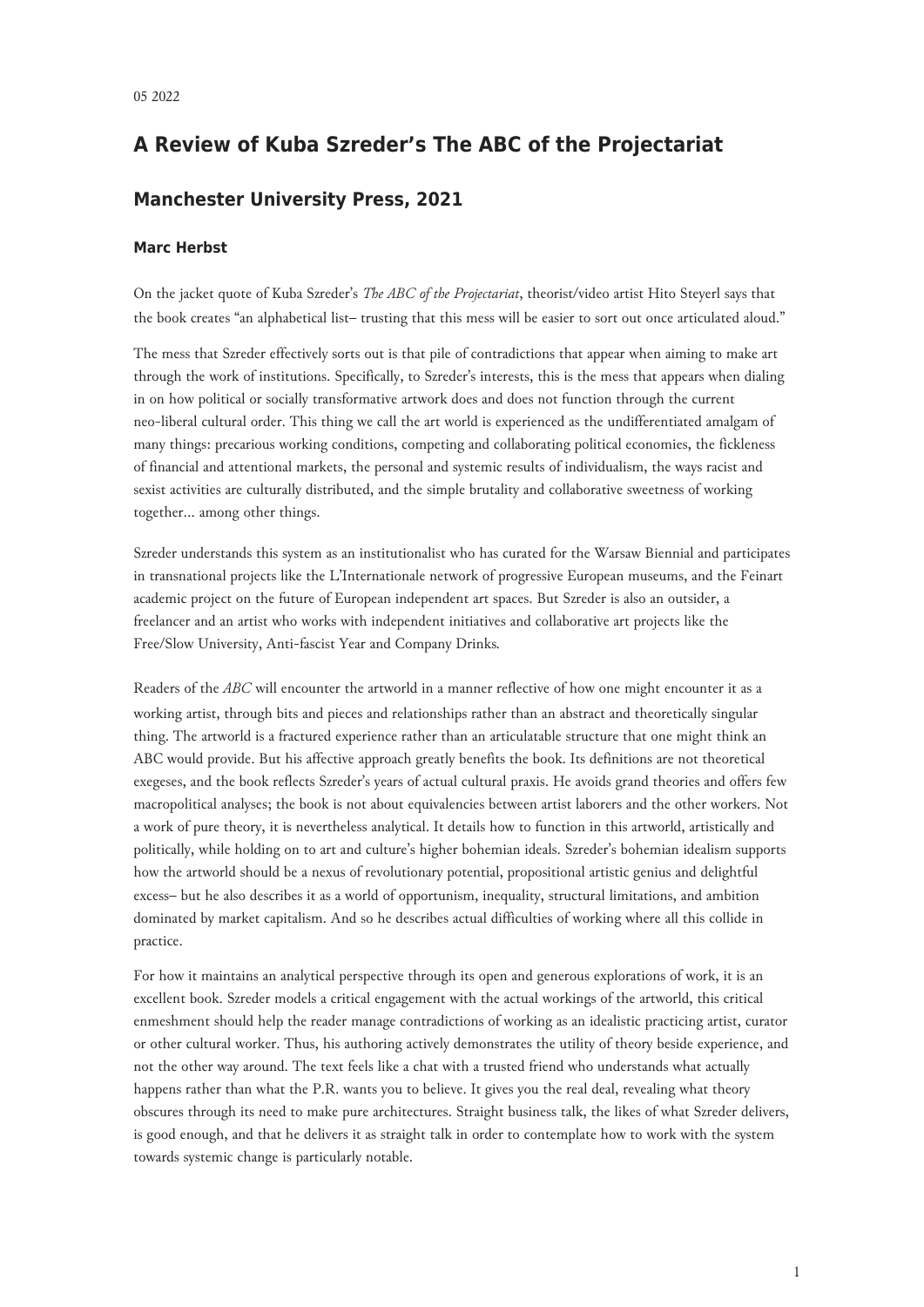Embodied in his writing is the knowledge of professional compromises and calculations that most every artist must make. Compromises, because operating with a political consciousness under the messy neoliberal order is difficult. Szreder's assessments of artistic peers is useful. Take for example this excerpt from the chapter entitled *E is for exclusion*- "The twisted horizons of social visibility maintain the illusion of artistic circulation as a world of opportunities, roamed by joy riders. This disorder affects particularly young members of the projectarians, who fall for perceptual aberration, unrealistically assessing their chance of winning in the race for visibility." (94)

Szreder's ABC is a literary device– an attractive means upon which to weave conceptual strands. The ABC allows him to balance theorizing (that there is a system for an ABC to be written) and attention to actual human interest (that a device makes things attractive and thus accessible and that this can be as valuable as a comprehensive accounting of facts). Nevertheless, this is still an ABC book, with each chapter employing loose but coherent writing that expounds upon the chapter's keyword. *E is for exclusion* can be read as a one of several nodes in a thread that traces aggressive ways capitalist culture denies its own collectivity. This thread begin with *A is For Assemblage or apparatus*, and is refined through the *C is for circulation*, *D is for Dark Matter*, *W is for winner takes it all* chapters. Other threads emerge within these very chapters; for example, *E for exclusion* is also a node for the discussion of artist's psychologies, a thread that is also addressed in *A is for Artyzol*, *B is for burn-out* and elsewhere.

The *C is for circulation* chapter demonstrates how Szreder merges systemic analysis and affective solidarity with artists. Szreder describes the post-cold war art world as a global economy "composed of differing, yet truly interconnected, regional and international art worlds." This is an artworld that stands for bohemian idealism and artistic lifestyles that are nevertheless entangled in a brutal neo-liberal system which compels artists to feel like they must continually produce and appear productive just to keep their professional heads above water. The tension of Szreder's real politique is bound up in the fact that as an art world outsider he is skeptical of what the artworld can politically produce, yet as an insider he knows what it can do at it these skeptical margins. To describe these margins, there are chapters lauding art strikes, what artists add to spatial occupations, the possibilities for paintings within protests, and for organizations that he names *patainstitutions.*

In the *P is for patainstitutions* chapter, Szreder defines patainstitutions as mock organizations or undercommons institutions that critically play at the margins of formal institutional structures and that sprout up in their shadows. These play or fake institutions, processes, organizations, or whatever, pave the "way for new institutions of the common which emerge between the tired opposition of public institutions and private enterprise, often in protest against the structural pressures of artistic circulation." (176)

In addition to his precarious position as a freelancer, Szreder describes his marginality in the S is for *semi-peripheries* chapter. He identifies himself and as a Polish citizen, as a

"not-a-white-as-properly-bourgeois-Western-white." As the situation in Ukraine demonstrates, this periphery is "more colonized then colonizing" and vulnerable to "aspirational racism and homebrewed authoritarianism." (213) I can thus understand Szreder's appreciation for intuitions, knowing the ways that politics actually matter in the fight against authoritarianism. With its temporal proximity to authoritarian regimes, norm-breaking neighbors and overreaching idealism, Szreder has a sense for the structural effects of institutions: they can maintain norms, protect the marginalized, and can generate and maintain public spheres.

He is also aware of how, at the margins of the art world artists are subject to poverty, mental illness, and continued marginalization. Szreder highlights the common aspiration for success that has creatives accepting arts' brutal financial terms. He also highlights individual and collective coping strategies they generate to persevere. Here, he highlights patainstitutions for their ability to improve institutional conditions: "The argument here is that the neoliberal arrangements of artistic circulation can be surmounted through social struggles waged by art workers, who reclaim, instigate and maintain the common owing to productive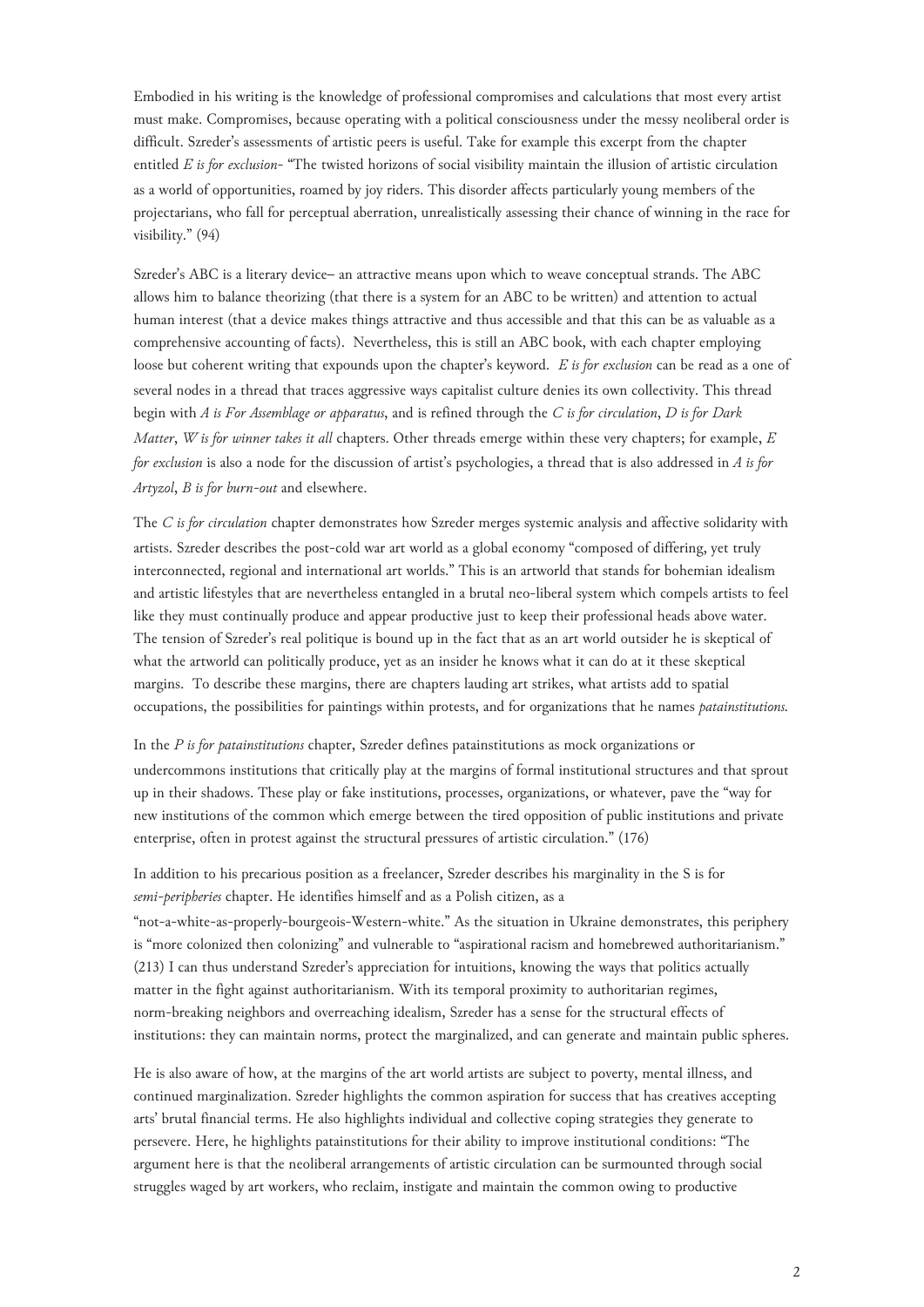withdrawals, positive valorisation of the labour of love and pollination, by establishing patainstitutions and support structures, acting in accordance with their own interdependence." (130)

In proposing a different and more direct valorisation of interdependence through emergent institutions, Szreder sees a possibility for restructuring a different cultural world- built on solidarities between the marginalized. "The notion of interdependence also suggests such values like loyalty, empathy, firmness of convictions and devotion to a cause, at odds with the politics and ethical flexibility of the networked world, where convictions are peddled, ideals swapped and loyalties are transactional." (137)

Szreder directly organizes against Poland's illiberal contexts through efforts with the Anti-Fascist Year collective, and he also has participated in efforts to counter the rightwing take-over of Ujazdowski *Castle,* Warsaw's Centre for Contemporary Art. Within this book, the sections that focus on the work of counter-institutional anti-fascism highlights a critical perspective on philanthropy. Rather than a bottom-up perspective around what organizes meaning and builds and sustains popular power against institutions ruined by toxic philanthropy- the book's gloss around the cultural ontology of popular movements maintains a modern idealism for the possibility of liberal institutions. This modern gloss thus implies that art can exist as free-floating cultural data that can be downloaded into the lives of blank-coded people.

In my experience, readers who assume the political nature of their own artistic work often confuse their own struggles with wider political issues. Thus, the weight Szreder gives to the internal politics of possibly meaningful institutions, rather than the meaningful sociality that composes and somehow helps maintain them reveals the implicit modernist assumptions of the book. "Somehow help maintains" because the gap between how both people and cultural institutions function is sometimes quite wide– even while peoples continue to create and maintain themselves regardless of how they relate to cultural institutions. Speculatively, *S is for the social* or *M is for meaning* chapters may have addressed this lack*.* But by not delving more deeply into ways in which interdependence and values like loyalty, empathy and firmness of conviction are actually fostered and maintained, *The ABC* suggests to artist/readers that the artworld and its near adjacents are the only sphere for common and meaningful sociality and solidarity. Szreder knows that this is not true, that there are other social and cultural forces that order life with little relation to the art world.

The continuity of churchly patriarchy, paternalism, nationalist affiliation, folk bias and beliefs despite more than 200 Years of liberal thought and Modern governances demonstrates that humans are not blank slates for formal cultural institutions to program. I do agree with Szreder's sense that art institutions might still act as "the cradle of socialism." (122) But by describing sociality only in the shadows of and interests orienting towards art world institutions, other deeply seated cultural trajectories that politically organize solidarities, empathy and loyalty are neglected. Relational and social innovation is not primarily mediated as a direct effect of neoliberal art institutions– though art institutions and social practice art does seek to profit from any kind of actual social innovation.

<span id="page-2-0"></span>There is no broad general audience waiting to better relate to each other via well-governed cultural institutions. Rather, decolonial theorist Frank B. Wilderson says "we must come to grips with how the redemption of the subaltern… is made possible by the (re)instantiation of a regime of violence that bars Black people from the imaginary of redemption."[\[1\]](#page-3-0) Wilderson and Silvia Wynter suggest that the logic of liberal institutions is dependent on the moral underpinning of conservative superinstitutions like the church. I mention this not to diminish the actual socio-political potential of Szreder's projectariat or for even for art. Rather, I mention this in order to highlight the depth to which critical attention need go in order to fulfill its speculative promise. A speculative *P for poetics* chapter, might echo Sylvia Wynter's thoughts about how it matters that we ask art and poetry to solve certain problems and political and cultural institutions to address other one[s\[2\].](#page-3-1)